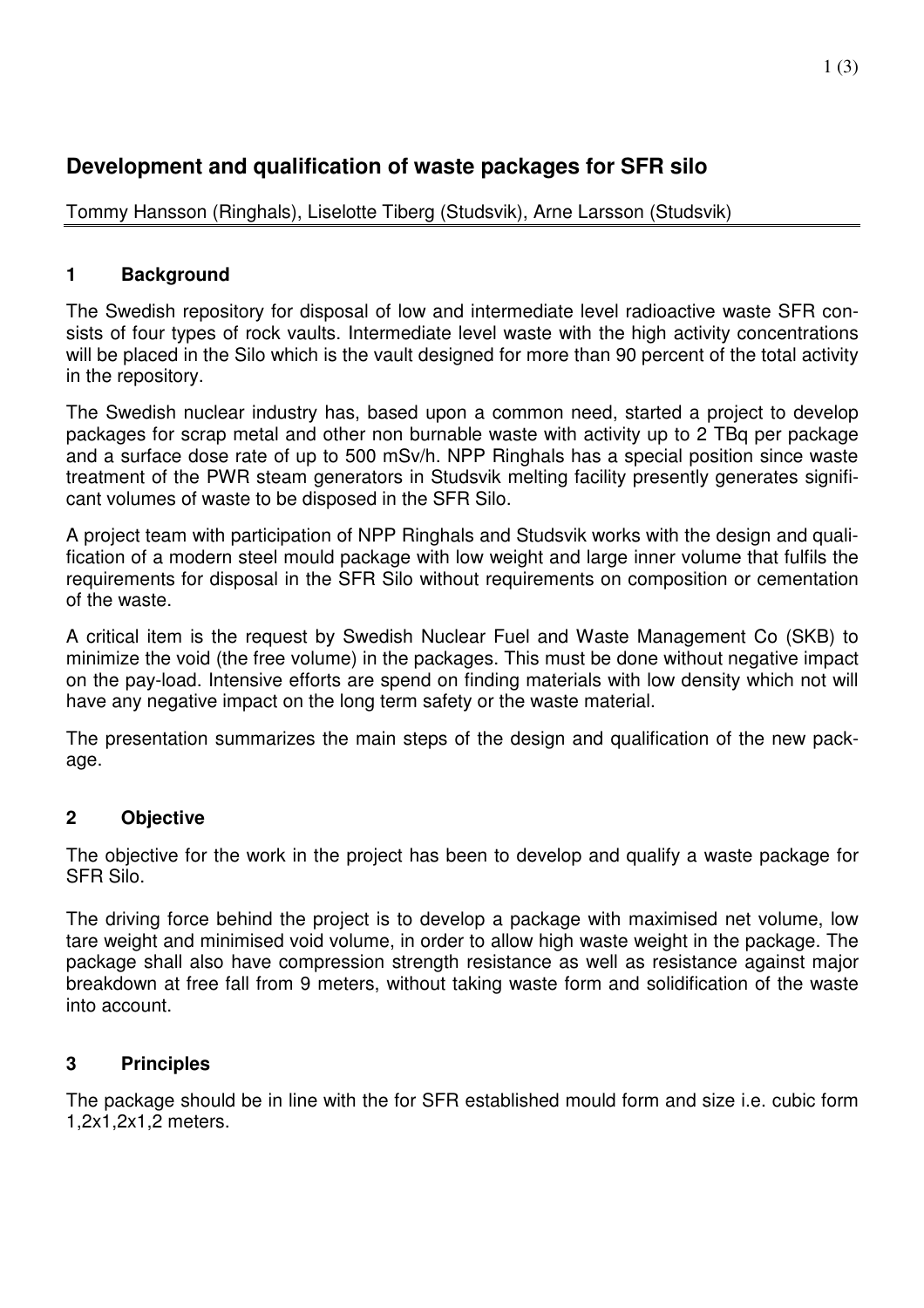The maximum weight of the package must not exceed the maximum weight allowed in SFR Silo. The package must also fit into the SKB transport system and must have lifting points that fits with the lifting tools in each facility and in SFR.

The qualification report must be in line with the established practise for SFR and be in line with the SKB waste manual (Avfallshandboken).

#### **4 Safety in focus**

It is of great importance that both short term and long term safety is in focus. A poor package design can be both problematic and costly to solve if package-related problems are discovered when packages are conditioned with waste or, in the worst scenario, already have been disposed in the SFR Silo. For this reason, the principle of precaution has been ruling within the project. In case of any hesitation, further analyses/evaluations have been performed.

A high level of safety is, in addition to above, important in order to keep confidence in the nuclear industry.

#### **5 Suitable Waste forms**

- Metallic scrap
- Inorganic non metallic scrap
- Residues from cutting, mechanical decontamination and melting
- Ashes from incineration

#### **6 Limiting factors**

- Maximum gross weight 5000 kg
- Maximum dose rate 500 mSv/h
	-
- Maximum activity 2 TBq of which 0,5 TBq gamma emitting nuclides
- Organic waste  $\sim$  1% of total waste mass

#### **7 Verification of design**

According to the requirements for SFR, the packages to be disposed in the repository must fulfil certain compression strength resistance and that a free fall from a certain height not will cause any unacceptable damage of the package.

The verifications can be achieved in two different ways. By simulation of the resistance or by a physical test. The simulation has the advantage that it can be a combination of optimisation and verification.

For this project the design has been optimised and verified by a finite element analysis.